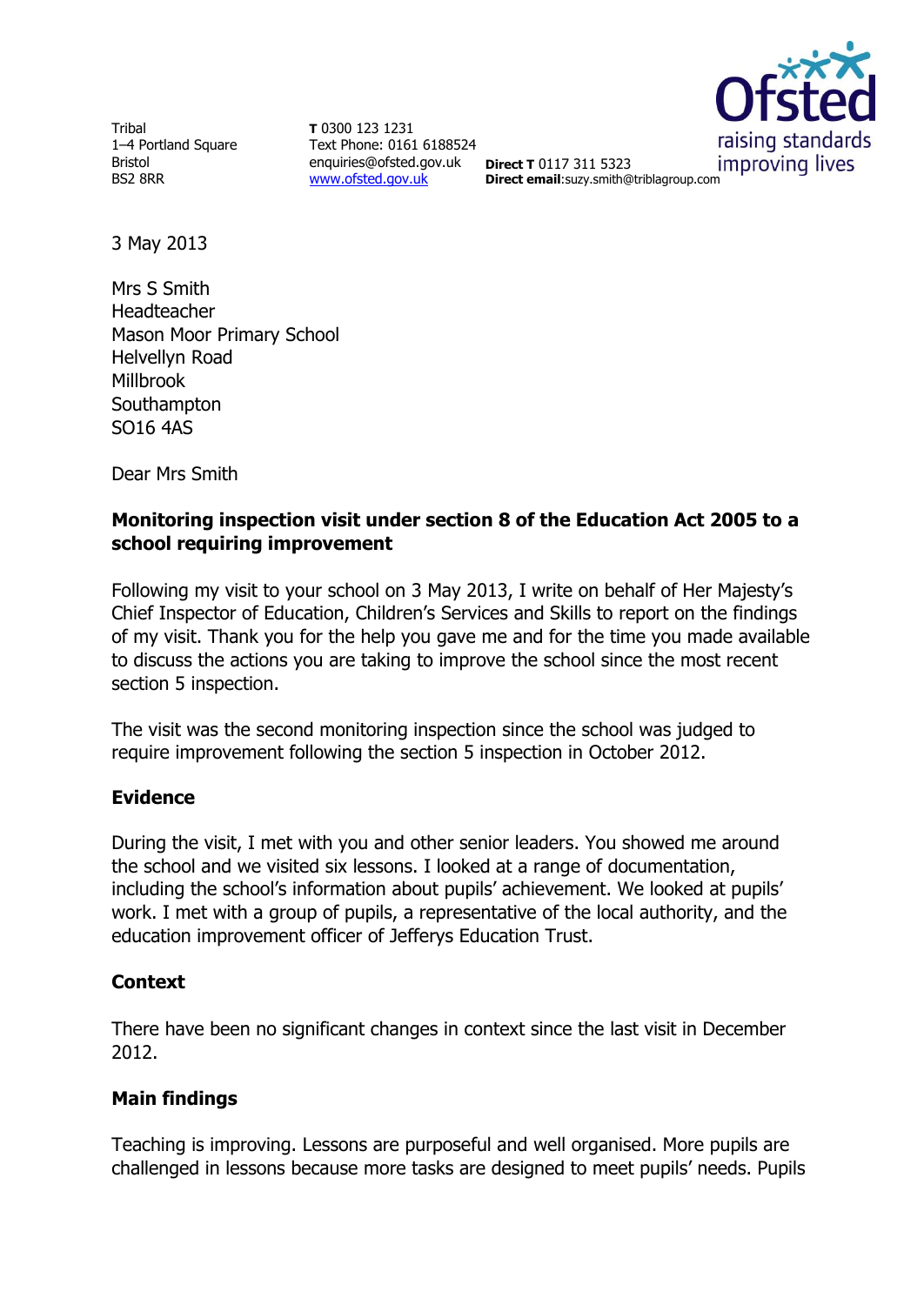

know what they are learning about and how to succeed. Teachers and teaching assistants are beginning to use questions to stretch pupils' thinking. The quality of pupils' writing is improving.

These improvements are helping most pupils make better progress than before. Some pupils, however, are not making as much progress; more able pupils are not always challenged sufficiently in lessons because the work is not hard enough. The school's information about pupils' progress shows that pupils eligible for free school meals are generally doing less well than other pupils, especially in mathematics. Some disabled pupils and pupils with special educational needs are not making as much progress as they should.

Leaders are using a range of effective strategies to improve teaching. These include regular lesson observations that result in precise points for development. Teachers get regular training that focuses on the elements of teaching most in need of improvement. Leaders help teachers plan and deliver lessons. The process for checking on teacher's performance is now more effective.

Marking has got better, but it needs to improve further. Pupils' work is marked regularly. Teachers sometimes give pupils advice about what pupils need to do to improve but this is inconsistent, especially in mathematics. Pupils are given regular opportunities to improve their work which is generally having a positive impact on their progress.

Following my visit to the school, I recommend that further action is taken to:

- improve the achievement of pupils eligible for free school meals, especially in mathematics, and that of disabled pupils and pupils with special educational needs
- measure and increase the proportions of pupils making more than expected progress
- ensure teachers challenge more able pupils effectively by setting them harder work, and asking them questions that stretch their thinking
- always give pupils clear next steps in their learning so they know how to improve.

Ofsted will continue to monitor the school until its next section 5 inspection.

## **External support**

The work of an independent consultant for English is having a demonstrable impact on the standard of pupils' writing. The education improvement officer for the Jefferys Education Trust helps senior leaders accurately evaluate the progress the school is making. The local authority monitors the school's improvement, but this is not based on enough first-hand evidence, such as looking at pupils' work or observing lessons.